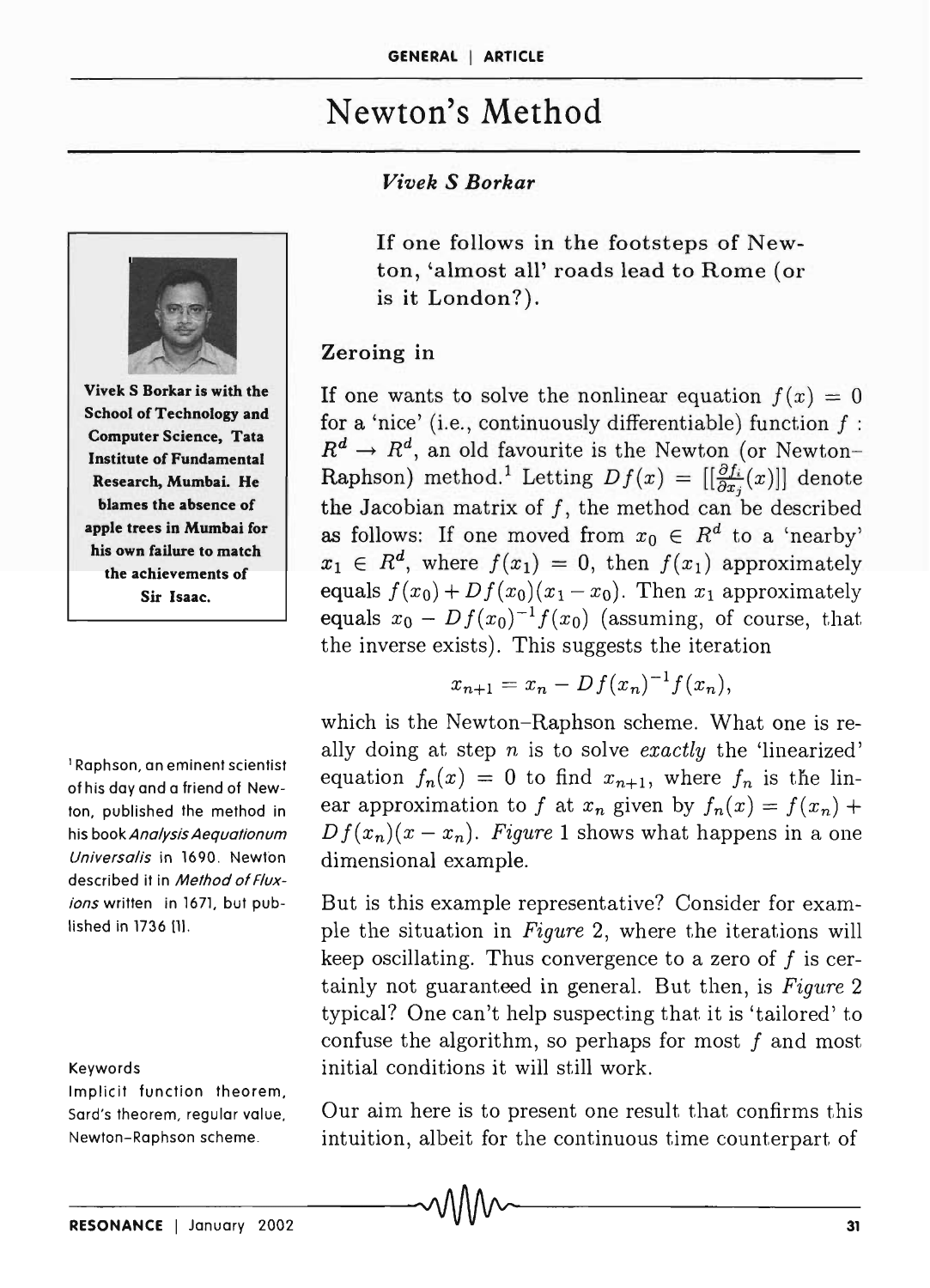



the above scheme. To arrive at this, consider the variation

$$
x_{n+1} = x_n - aDf(x_n)^{-1}f(x_n), \qquad (1)
$$

for a small  $a > 0$ . This 'incremental' version is already an improvement over the original scheme in most situations because it buys a more graceful behaviour of the algorithm at the expense of its speed. Dividing the above equation through by *a* and letting  $a \downarrow 0$ , we get

$$
\dot{x}(t) = h(x(t)) \stackrel{\Delta}{=} -Df(x(t))^{-1}f(x(t)).
$$
 (2)

This is the continuous time Newton scheme we shall work with. Alternatively, one may view (1) as a dis-



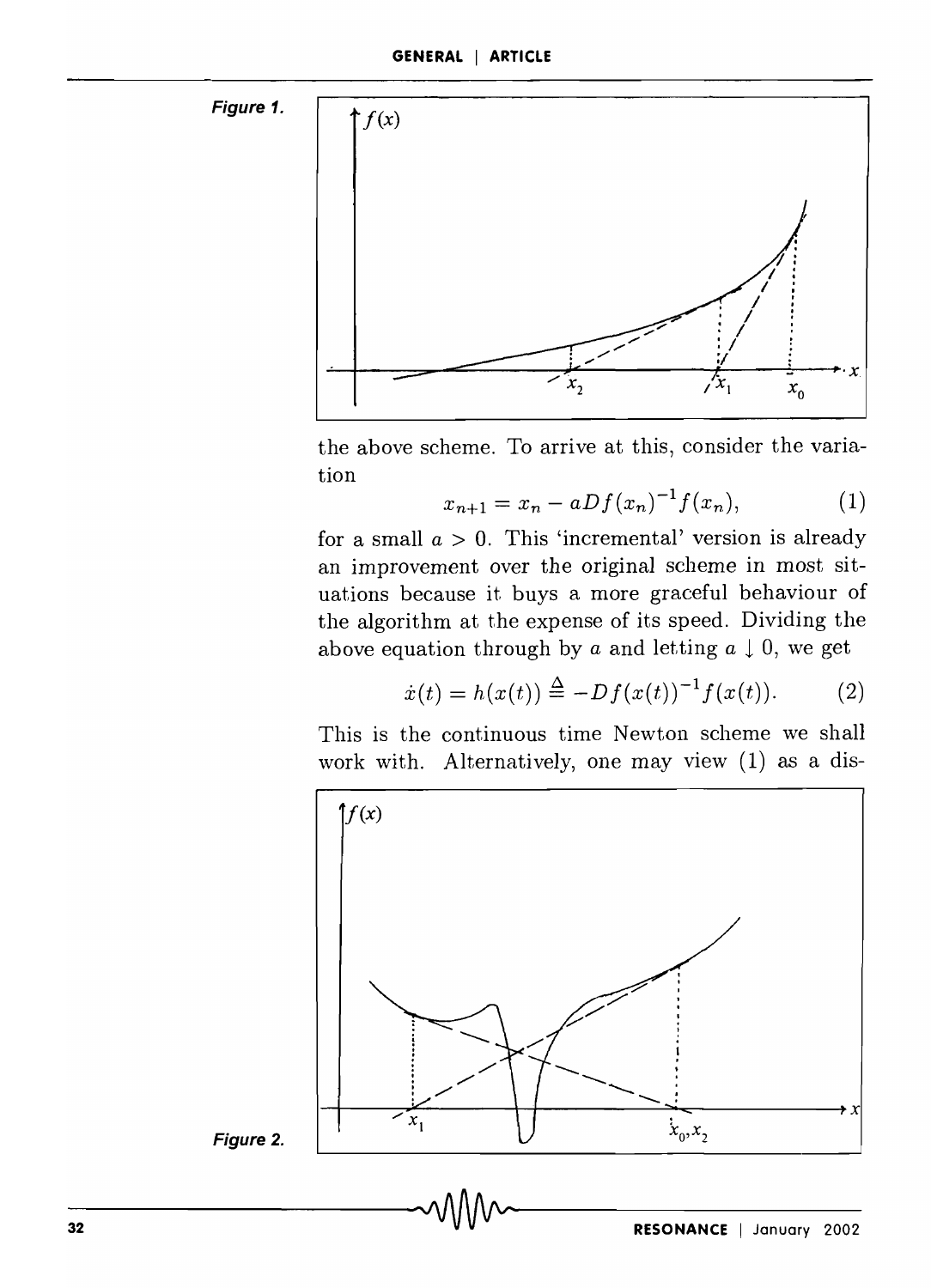#### Figure 3.



cretization or 'Euler scheme' for approximate solution of the o.d.e. (2) on a computer. (See *Figure* 3 for a schematic where the solid line is a piecewise linear interpolation of (1) and the broken line is a trajectory of  $(2).$ 

# **Towing the Line**

Let  $E = \{x : f(x) = 0\}$  be bounded. We shall consider a bounded domain *D* containing *E* in its interior and with a smooth boundary  $\partial D$  satisfying: for all  $x \in \partial D$ ,  $Df(x)$  is full rank, and  $h(x)$  is pointing inwards (see *Figure 4*). Set  $\overline{D} = D \cup \partial D$ .

Let  $S = \{x : ||x|| = 1\}$  denote the unit sphere and define  $g: D - E \rightarrow S$  by  $g(x) = \frac{f(x)}{||f(x)||}$ . Let  $y = f(x_0) \in S$  for some  $x_0 \in \partial D$  be a point such that for any x with  $y =$  $g(x)$ ,  $Dg(x)$  is full rank. (Such a *y* is said to be *regular*.) Consider the set  $C = \{x \in \overline{D} - E : g(x) = y\}$ . For any point *p* in C, since  $Dq(p)$  is full rank,  $q(x) = y$  is a set of  $(d - 1)$  independent constraints in a neighbourhood of p. (Recall that S is a  $(d-1)$ -dimensional object.) Thus one expects  $C$  to be a one dimensional curve in a neighbourhood of  $p$ , extending on either side of  $p$ . That this is indeed so is guaranteed by the celebrated *implicit function theorem* (1FT) of advanced calculus. We can then patch up these one dimensional pieces and claim that  $C$  is a union of one dimensional curves. We shall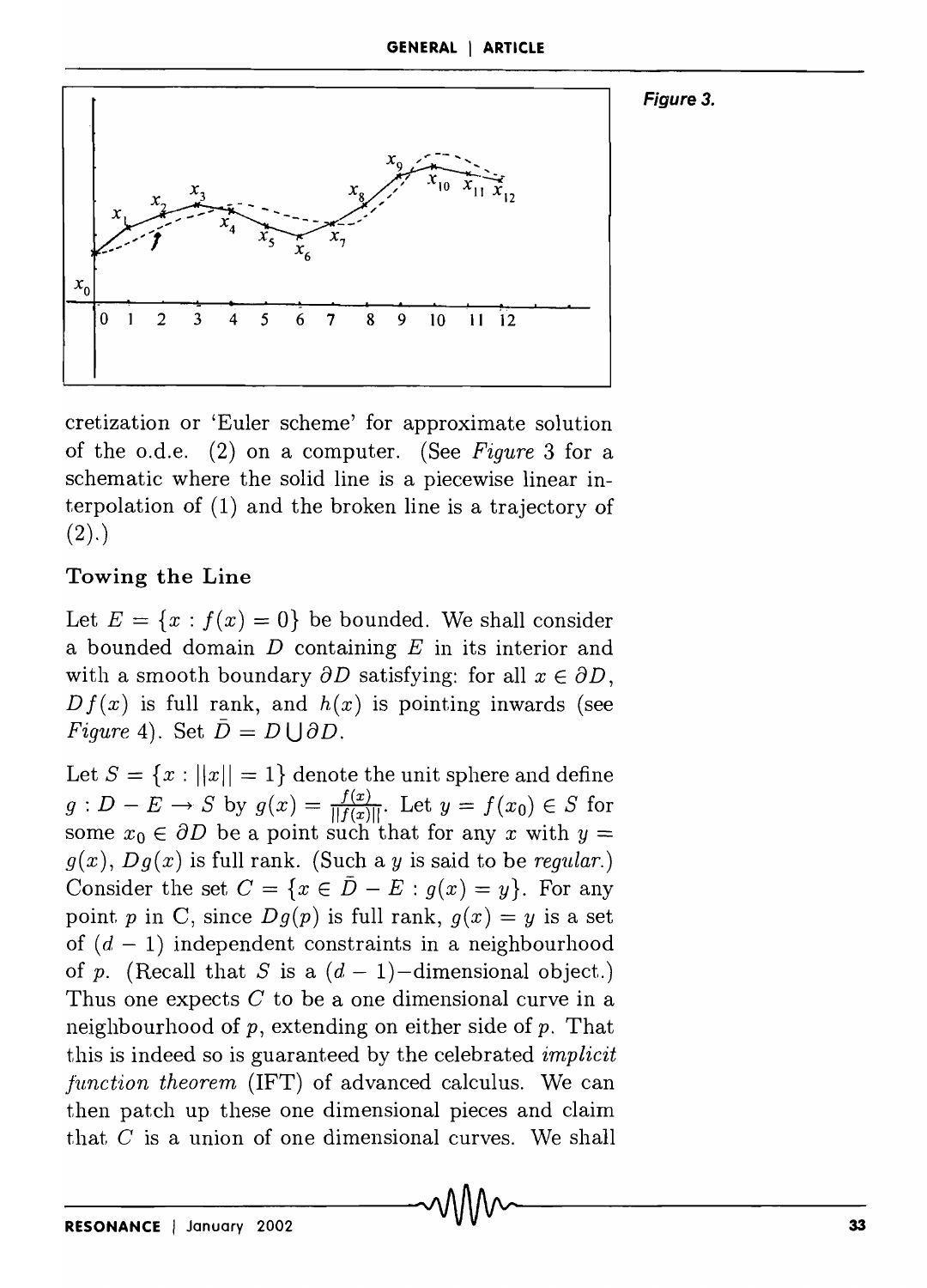IFT applied at  $p$ guarantees us that the patch of C around *p* is a decent stand alone one dimensional curve.

focus on the one that starts at  $x_0$ . Once again, the 1FT allows us to eliminate some potential pathologies. For example, this curve cannot intersect itself again (or come arbitrarily close to itself) at some point  $p$  on it, because IFT applied at  $p$  guarantees us that the patch of  $C$  around  $p$  is a decent stand alone one dimensional curve. Similarly, the curve cannot end abruptly at some point p in the interior of  $\bar{D} - E$ , because IFT applied at p tells us that we can extend it a bit further. Thus this curve can either end up in  $E$  or back in  $\partial D$ .

We shall now show that this curve is in fact a trajectory of the continuous time Newton scheme described above and will indeed end up in  $E$ , as one hopes it would. The proof of the first claim is an exercise in calculus. Parametrize the curve as  $x(t), t \geq 0$ , with  $x(0) = x_0$ . Then  $g(x(t)) = y$ . Differentiating w.r.t. *t*,

$$
\frac{d}{dt}g(x(t)) = \frac{d}{dt}(\frac{f(x(t))}{||f(x(t))||}) = 0.
$$

The reader is invited to work this through and show that it reduces to

$$
(I - yy^T)Df(x(t))\dot{x}(t) = 0,
$$

where  $I$  is the identity matrix. Thus by elementary linear algebra,  $Df(x(t))\dot{x}(t) = \beta(t)y$  for some scalar *j*<sub>(t)</sub>, setting  $\alpha(t) = \frac{\beta(t)}{\|f(x(t))\|}$ , we have  $Df(x(t))\dot{x}(t) =$  $\beta(t)$ . Setting  $\alpha(t) = \frac{\beta(t)}{\|f(x(t))\|}$ , we have  $Df(x(t))\dot{x}(t) = \alpha(t)f(x(t))$ . Since  $Df(x(t))$  is nonsingular,  $\alpha(t) \neq 0$ and thus does not change sign as *t* varies. Also,

$$
\dot{x}(t) = \alpha(t)Df(x(t))^{-1}f(x(t)) = -\alpha(t)h(x(t)).
$$

Since  $h(x_0)$  is directed inwards at  $x_0$ ,  $\alpha(0)$  < 0, hence  $\alpha(t)$  < 0 for all *t*. Letting  $\gamma(t) = -\alpha(t)$ , we conclude that  $x(\cdot)$  is in fact a trajectory of the differential equation

$$
\dot{x}(t)=\gamma(t)h(x(t)).
$$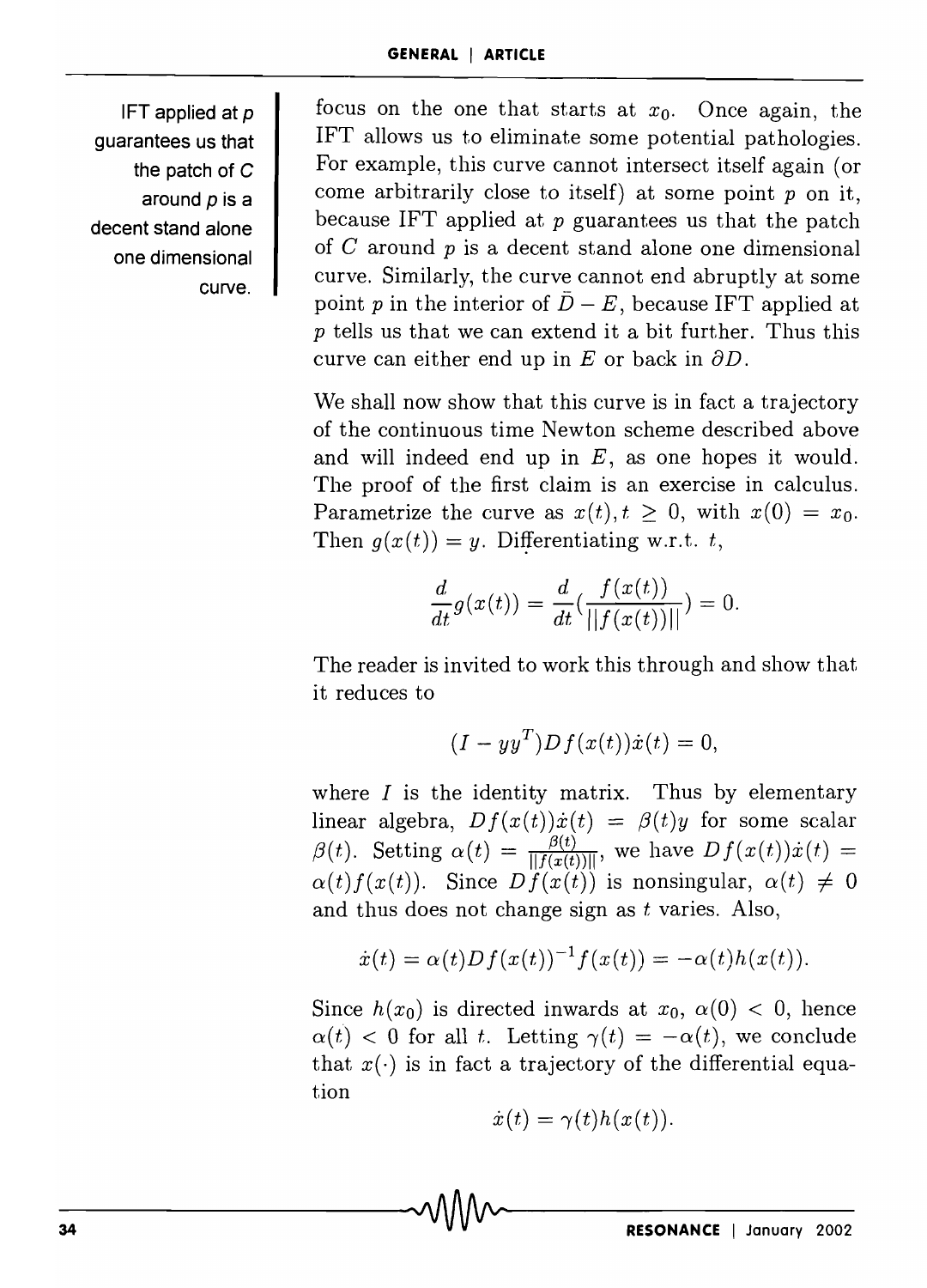But then it is also a trajectory of the continuous Newton scheme

$$
\dot{x}(t) = h(x(t)).
$$

This is because putting a positive scalar valued function  $\gamma(\cdot)$  up front on the right hand side of a differential equation does not change its trajectories, it only changes the *speed* with which it moves along the trajectories.

Having established that we are indeed moving down a trajectory of the algorithm, it remains to show that it ends up in *E.* If not, our earlier remarks imply that it must end up back in  $\partial D$ . But following the orientation of  $h(x(t))$  along  $x(t)$  beginning with *'inwards'* at  $x_0$ , we find that it must be *'outwards'* at the point where it hits  $\partial D$  again, a contradiction. (See *Figure 4.*) Thus  $x(t)$  must converge to E, the desired solution set.

## Measure for Measure

Can we do this for all possible  $x_0$ ? Well, we almost can, as we argue next. Note that the only serious restriction we slipped in was that *y* be regular. By a well-known theorem due to Sard, such points have full measure in



By Sard's theorem, the set of points which are not regular has zero volume in S.

Figure 4.